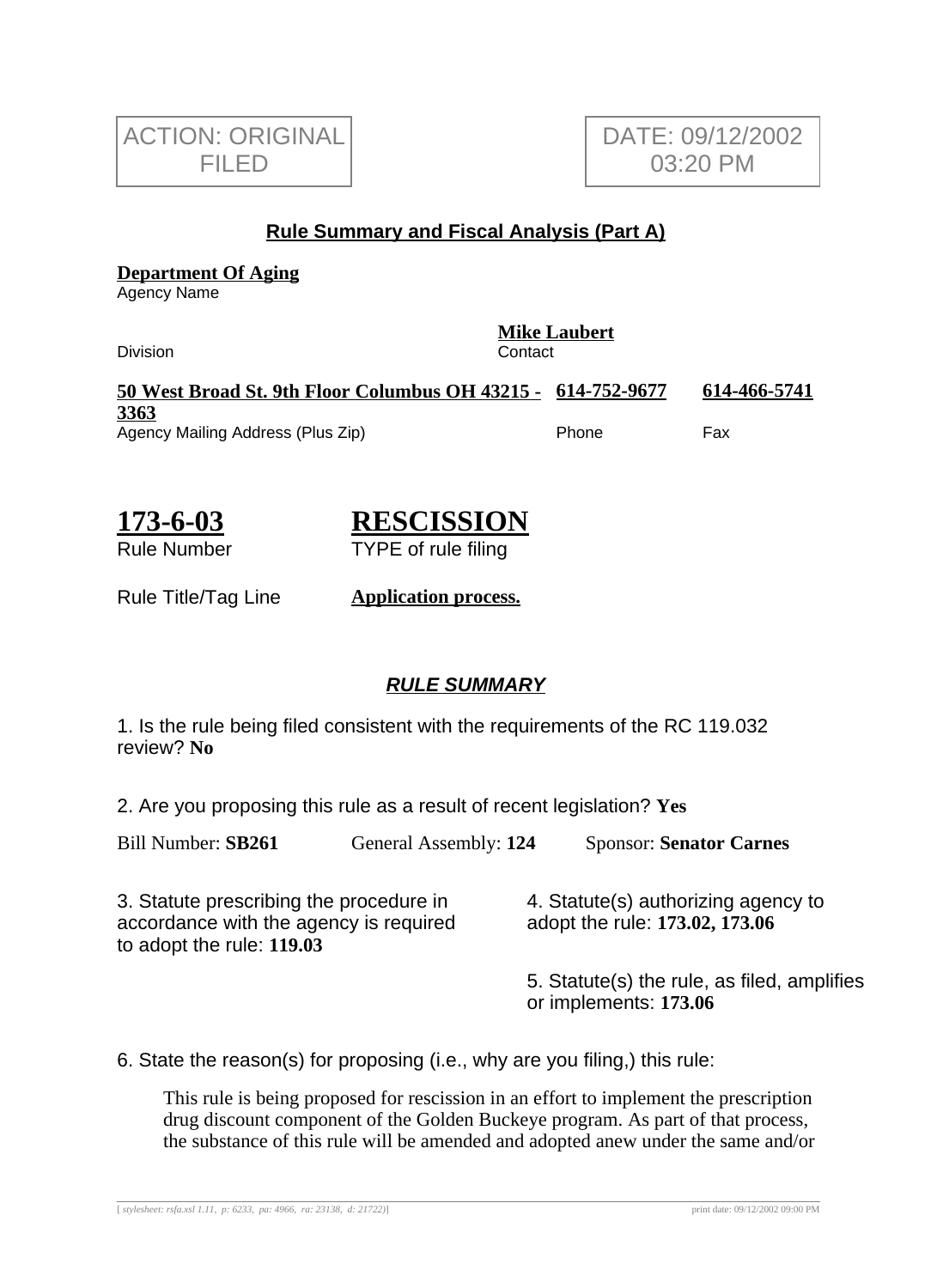a different rule number.

7. If the rule is an AMENDMENT, then summarize the changes and the content of the proposed rule; If the rule type is RESCISSION, NEW or NO CHANGE, then summarize the content of the rule:

This rule outlines the application process for enrollment in the Golden Buckeye program and describes how individuals can find out the location of all application sites.

8. If **revising** or **refiling** this rule, identify changes made from the previously filed version of this rule; if none, please state so:

*Not Applicable.*

9. 119.032 Rule Review Date: **10/15/2005**

(If you answered NO to question No. 1, provide the scheduled review date. If you answered YES to No. 1, the review date for this rule is the filing date.)

NOTE: At time of final filing, two dates are required: the current review date plus a date not to exceed 5 years from the effective date for Amended rules or a date not to exceed 5 years from the review date for No Change rules.

## **FISCAL ANALYSIS**

10. Estimate the total amount by which this proposed rule would **increase / decrease** either **revenues / expenditures** for the agency during the current biennium (in dollars): Explain the net impact of the proposed changes to the budget of your agency/department.

This will have no impact on Revenues or Expenditures

\$ 0.00

This proposed rule will not change the Agency's projected budget during the current biennium.

11. Identify the appropriation (by line item etc.) that authorizes each expenditure necessitated by the proposed rule:

Item: All expenditures of the Golden Buckeye program that are incurred by the Department of Aging are paid for with funds from line items 490-405 (Golden Buckeye Card) and 490-419 (Prescription Discount Program).